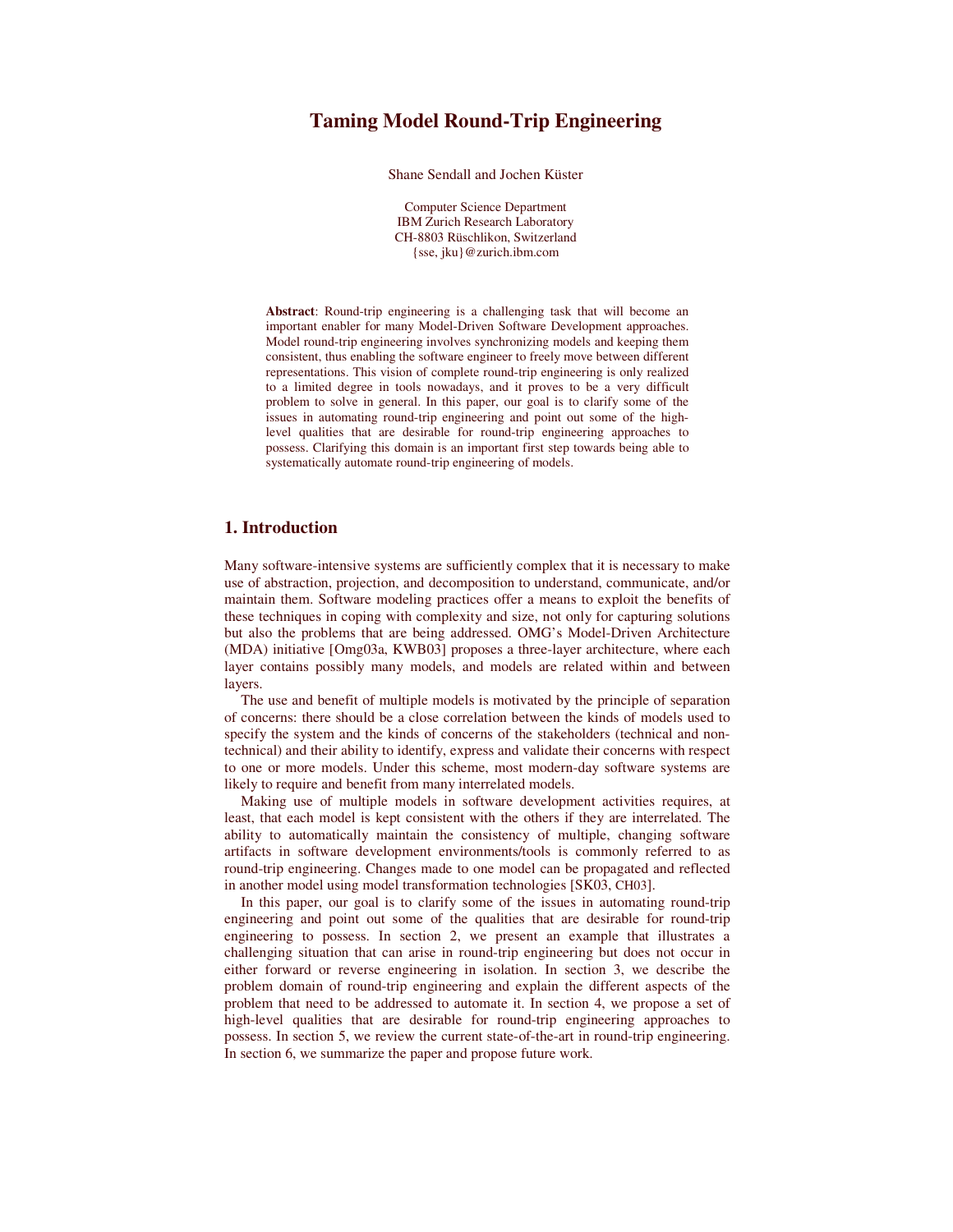# **2. Round-Trip Engineering Forward + Reverse Engineering**

In this section, we give some background on round-trip engineering and describe a situation that can arise in round-trip engineering but does not occur in either forward or reverse engineering in isolation.

A large number of software development environments/tools offer support for graphical models, which are typically a subset of the models possible with the Unified Modeling Language (UML) [Omg03b] (see [OD04] for a list of tools that support UML). Many of these tools provide automated support for generating programming language code from UML class diagrams and also generating UML class diagrams from programming language code (see [Xde04, Bor04, Gen04], for example). The first task is referred to as forward engineering and the second one, as reverse engineering.

More generally, forward engineering involves generating one or more software artifacts that are closer in form and level of detail to the final deployable system compared to the input artifacts, and reverse engineering involves generating one or more software artifacts that abstract certain details of, and possibly present in a different form, the input artifacts, with the goal of recovering any information lost in the forward step. Some tools also support round-trip engineering, which involves both forward and reverse engineering steps such that software artifacts, such as, programming language code and UML class diagrams, become synchronized at certain points in time.

Most development tools only offer very limited support for round-trip engineering. This is most probably a consequence of the difficulty in keeping multiple changing artifacts consistent. It is important to note that it may *not* be necessary to allow multiple artifacts to be changed over the same period, and it certainly simplifies the problem if only one artifact is allowed to change and the other ones are simply (readonly) views. For example, round-trip engineering is typically not required between programming language code and binary code because it is assumed that the binary code will not be changed (which may not always be a valid assumption 1 ). In this situation, forward engineering is the compilation process, which produces the binary, and reverse engineering, which is typically used when the original source code is no longer available, produces source code similar (but usually not the same, due to information loss in the optimization activities of compilation) to the original source code.

Both forward and reverse engineering steps involve transforming one or more artifacts into one or more other artifacts. This task is typically a single, isolated transformation, where any information in the target artifact is not considered, and typically a new artifact is created, possibly replacing the previous version, if one exists. In some cases, forward and reverse engineering may be optimized so that only incremental transformation is performed, i.e., only the changed modules are transformed, rather than all artifacts, e.g., incremental compilation.

In contrast, round-trip engineering requires that information in the target artifact is preserved and not "clobbered" on the return trip. This also indicates that the intention behind round-trip engineering is to *reconcile* models, rather than just transform them in a given direction. For example, in round-tripping UML class diagrams and Java, it would usually be undesirable for the names and form of the associations to be changed in the class diagram if an unrelated change is made to the Java code. Such a scenario is conceivable if only reverse engineering is applied, as associations are not

 $<sup>1</sup>$  As compilers have become better at producing code, there is less of a tenancy to change the</sup> binary code. However, this was not the case in the early days of compiler technology.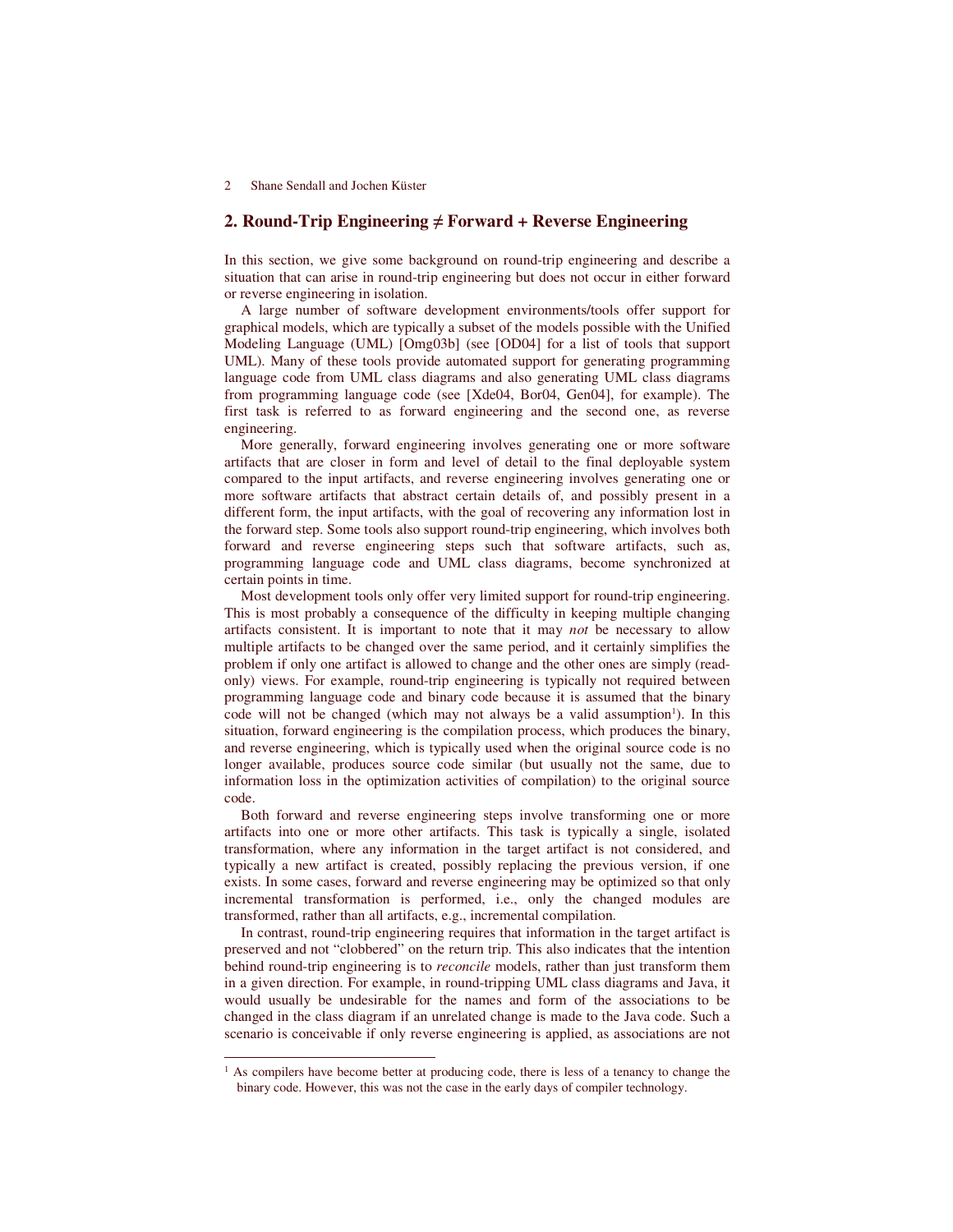first-class in Java and thus would need to be generated without knowing their original property values. This kind of situation arises whenever there is not sufficient information in the source artifacts to reconstruct the target artifacts to their previous form [KW03].

To illustrate such a situation, Figure 1a shows two models that are related by a transformation, called "SquashClassHierarchyTrans", that maps the class hierarchy defined in the LHS model to a single "squashed" class in the RHS models, i.e., all of the most specialized methods and attributes of the class hierarchy are mapped into the single RHS class. Now, considering the return trip, Figure 1b.i shows that the transformation from RHS to LHS may result in any number of solutions (theoretically, an infinite number).

If reverse engineering is applied to generate the LHS model, it does not consider the existing form of the LHS class hierarchy, and as such, it would typically just use some form of default configuration or let the user decide, e.g., it creates two classes with an inheritance relationship between them. Note that the information about the class hierarchy was lost in the forward engineering step, i.e., the mapping from leftto-right. In the round-trip engineering case, it is necessary to be able to trace back the original classes: *A*, *B*, *C*, on the return trip (see Figure 1b.ii) and apply the necessary changes to these classes in accordance with the changes made to class *X*. It is also interesting to note that if *X* was deleted and replaced by a class *Y*, then the round-trip would be nothing more than a reverse engineering step, because this information would not be applicable. From hereon in, we refer to the information recorded to track the relationships established between elements as trace information.



**Figure 1**: Mapping a class hierarchy to a single "compact" class: (a) mapping a class hierarchy to a single class; (b.i) the inverse mapping from a single class to a class hierarchy (any number of solutions are possible for LHS); (b.ii) tracing back to the class hierarchy from class in the RHS Model.

In this paper, we concentrate on round-trip engineering of models, where we (artificially) define a model to be any software development artifact that has, and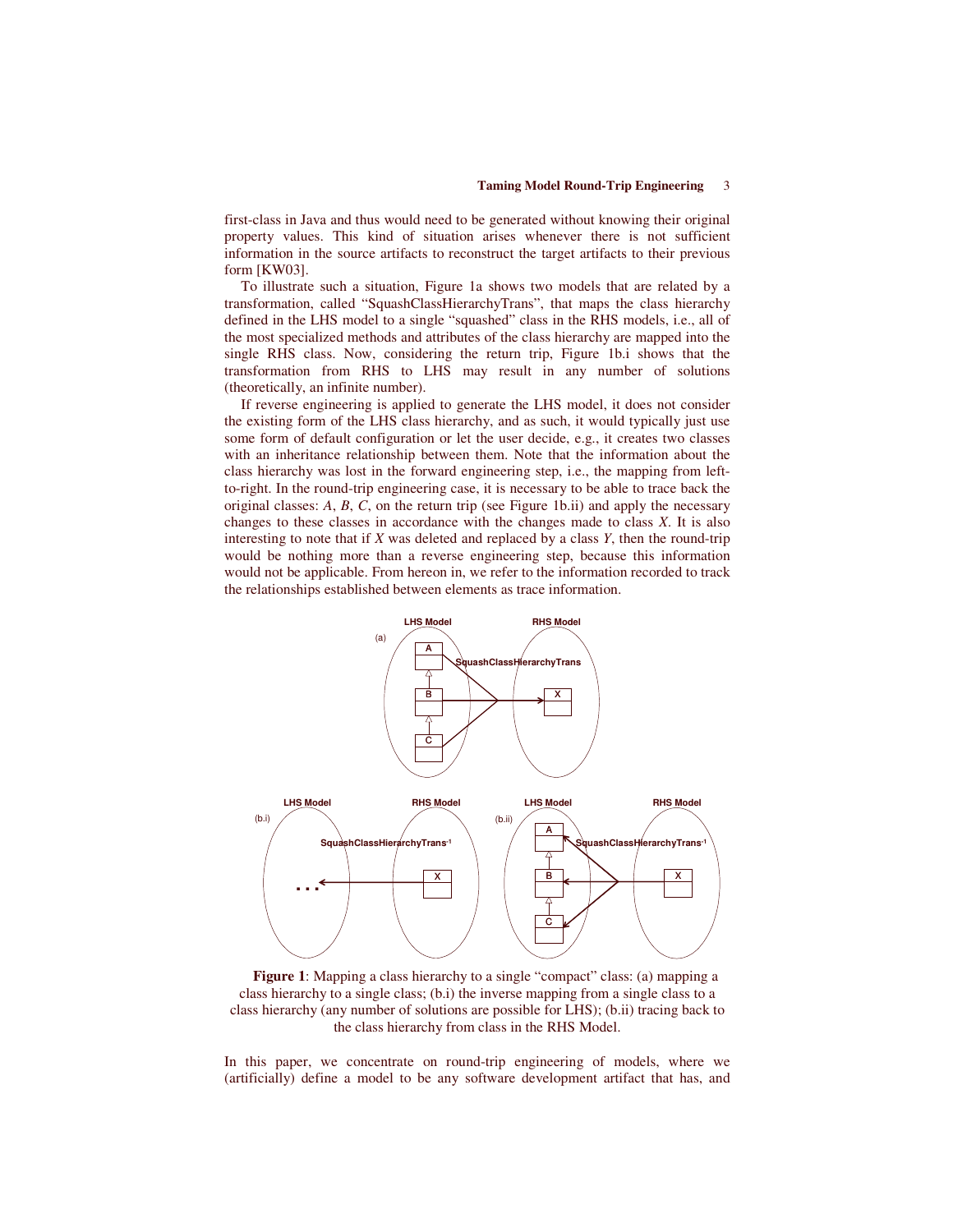complies to, a corresponding metamodel, for example, specified using OMG's Meta Object Facility (MOF) [Omg02b]. This bias also points to our focus on model transformations that make use of metamodel definitions in accessing metadata [Sen03a, Sen03b].

For the sake of restricting the scope of this paper and our work, we do not address the issues that surround concurrent updating of models by assuming that each change is only made to a model if it is in a stable state. Furthermore, we do not address performance issues in propagating and applying highly frequent changes. As such, both these areas (which have been well-studied in the domain of information systems) are out of the scope of this paper.

# **3. The Problem Domain of Model Round-Trip Engineering**

In this section, we briefly describe the problem domain of model round-trip engineering and explain some of the issues involved in composing round-trip engineering activities.

Given a set of models (possibly at varying levels of abstraction), round-trip engineering is a technique that allows the software developer to move freely between these models and change them as seen fit, where changes made to each one are reflected in the other ones, keeping each one consistent with the others.

Round-trip engineering can be divided into three steps:

- 1) deciding whether a model under consideration has been changed,
- 2) deciding whether the changes cause any inconsistencies with the other models, and
- 3) once inconsistencies have been detected, updating the other models so that they become consistent again.

Typically, the first step is trivially realized in modern day tools, e.g., the Eclipse Modeling Framework (EMF) [BSM+03] provides direct support for notifying listeners when changes are made to EMF models. The triggering of the synchronization activity may be performed loosely or strictly. *Strict* synchronization requires all changes to models to be taken into account immediately (or in the next stable state). *Loose* synchronization makes no statement on when synchronization should occur. Loose synchronization is triggered by an external stimulus, e.g., user, timer, etc.

Step 2 requires a definition of consistency and a means to evaluate whether it is satisfied or not by the model states. This point is further elaborated in section 3.1. In considering step 3, the challenge is to find an appropriate model transformation approach for making inconsistent models consistent again. This point is elaborated in section 3.2.

### **3.1. Deciding When Models Are Inconsistent**

To be able to decide whether a set of models is consistent or not, it is necessary to first understand what makes the models consistent and inconsistent with respect to each other. This requires an understanding of the semantics of each model and a definition of the relationships between them. Theoretically, the relationships between the elements of each model can be formally understood if the semantics of each model are translated into a common semantic domain, where equivalences/refinements can be mathematically verified or reasoned about [EK+01, FEL+98]. However, in practice, this step is usually performed informally, which is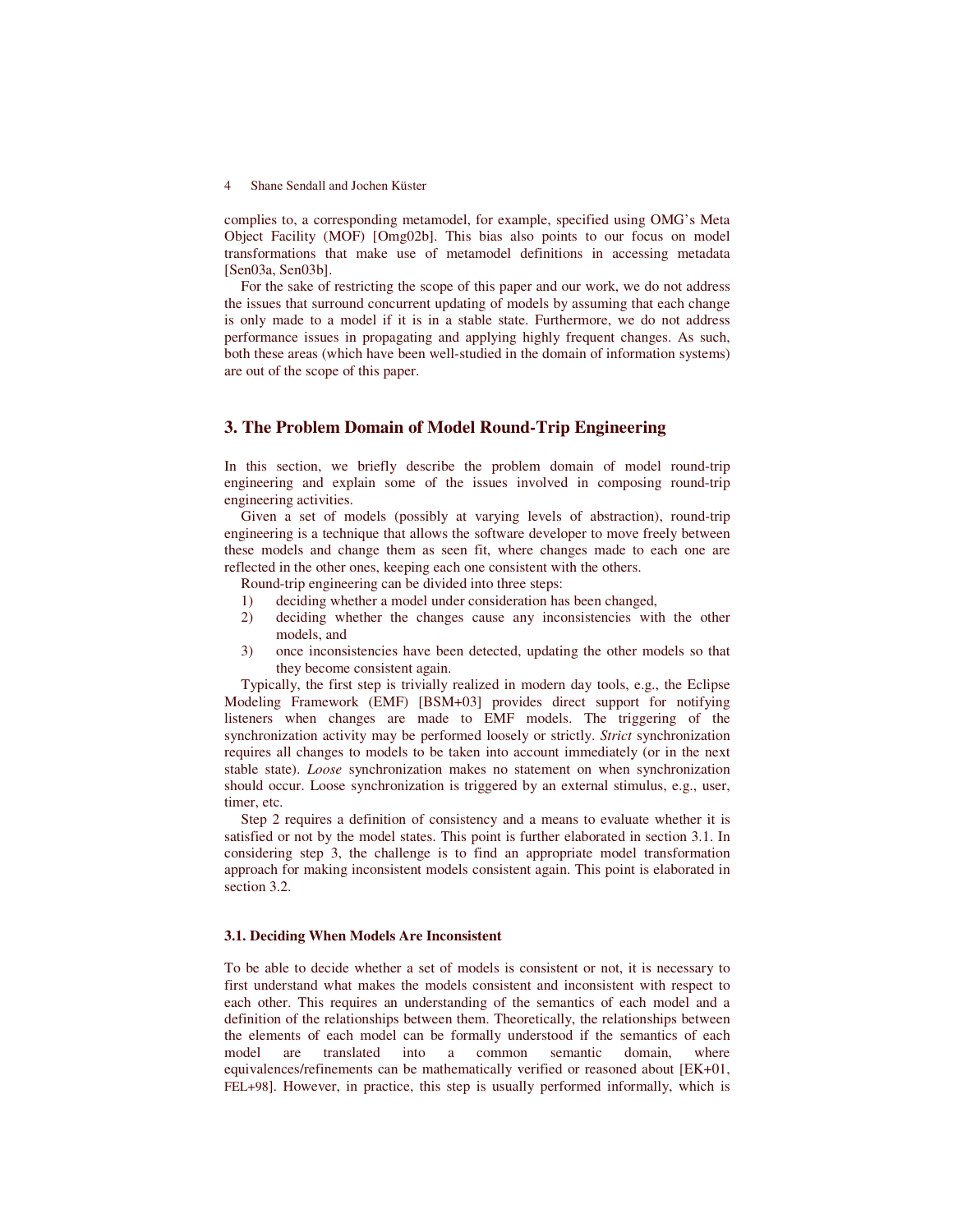probably due to the significant overhead of performing such a task formally and a lack of tool support. In both cases, it is necessary to clarify in which states models are consistent and in which states they are inconsistent. We refer to this (informal or formal) clarification as a consistency definition. This definition is the basis for a function that can be used to decide whether the models are consistent or not in a given (stable) system state.

Informally clarifying the consistency relationships between models can be performed in a number of ways and can also depend on the intention of the models' architect(s). For example, in some cases, models may simply contain a subset of common information, e.g., a UML interaction diagram contains message instances that correspond to the method names of the respective classes in a UML class diagram. In other cases, a correspondence has a less direct equivalence, e.g., the presence of an account in one model means there must be three corresponding contracts in another model. Furthermore, in other cases, it may be easier to define consistency in terms of negative conditions, e.g., the presence of a loan in one model means there must be no checking accounts in another model.

### **3.2. Updating Models So That They Are Consistent**

Once inconsistencies are detected, the necessary changes to the models need to be made to make them consistent again, if possible. This problem has been well studied in the field of software engineering and information systems and is often referred to as inconsistency management [SZ01]. In general, since elements can be added, modified, and deleted in various models, different strategies can exist for reconciling models, according to the consistency definition; such strategies are also known as inconsistency handling policies.

The main challenge that is faced in reconciling models (i.e., making them consistent) is to ensure that all possible situations that could arise have been covered and that the effect of updating models in each case leads to a stable and consistent state. To illustrate this problem, Figure 2 revisits the *SquashClassHierarchyTrans* transformation, which is used as the context for round-tripping between a class hierarchy and a single compact class.

Figure 2a shows the initial state (before reconciliation is attempted): the LHS model has 3 classes, each with one attribute, and the RHS model is empty. Figure 2b shows the desired result of reconciling the two models. Note that the strategy of reconciliation used here implies that adding new elements is preferred over deleting existing elements for reconciling the models. In this case, it makes no sense to delete elements that have just been created to find a consistent state, even if two empty models are nevertheless consistent. Figure 2c shows the result of the reconciliation activity, which was triggered by the deletion of the attribute *b* from the RHS model. It also highlights how reconciliation makes use of the trace information to ensure that no information is "clobbered" on the return trip. Figure 2d shows the result of the reconciliation activity, which was triggered by the addition of the attribute *d* to the RHS model. In this case, no assistance can be derived from the trace information, so the attribute *d* is added to the root class of the hierarchy. We suppose that this type of decision is usually based on some default behavior or user input. Note that the decision of where to place it has no impact on the consistency of the two models. In other words, it would have been equally valid to place the attribute in class *B* or *C* and the models would still be consistent. Finally, Figure 2e shows the result of the reconciliation activity, which was triggered by the addition of the attribute *e* to the LHS model, where the new attribute *e* has been added to class *C*.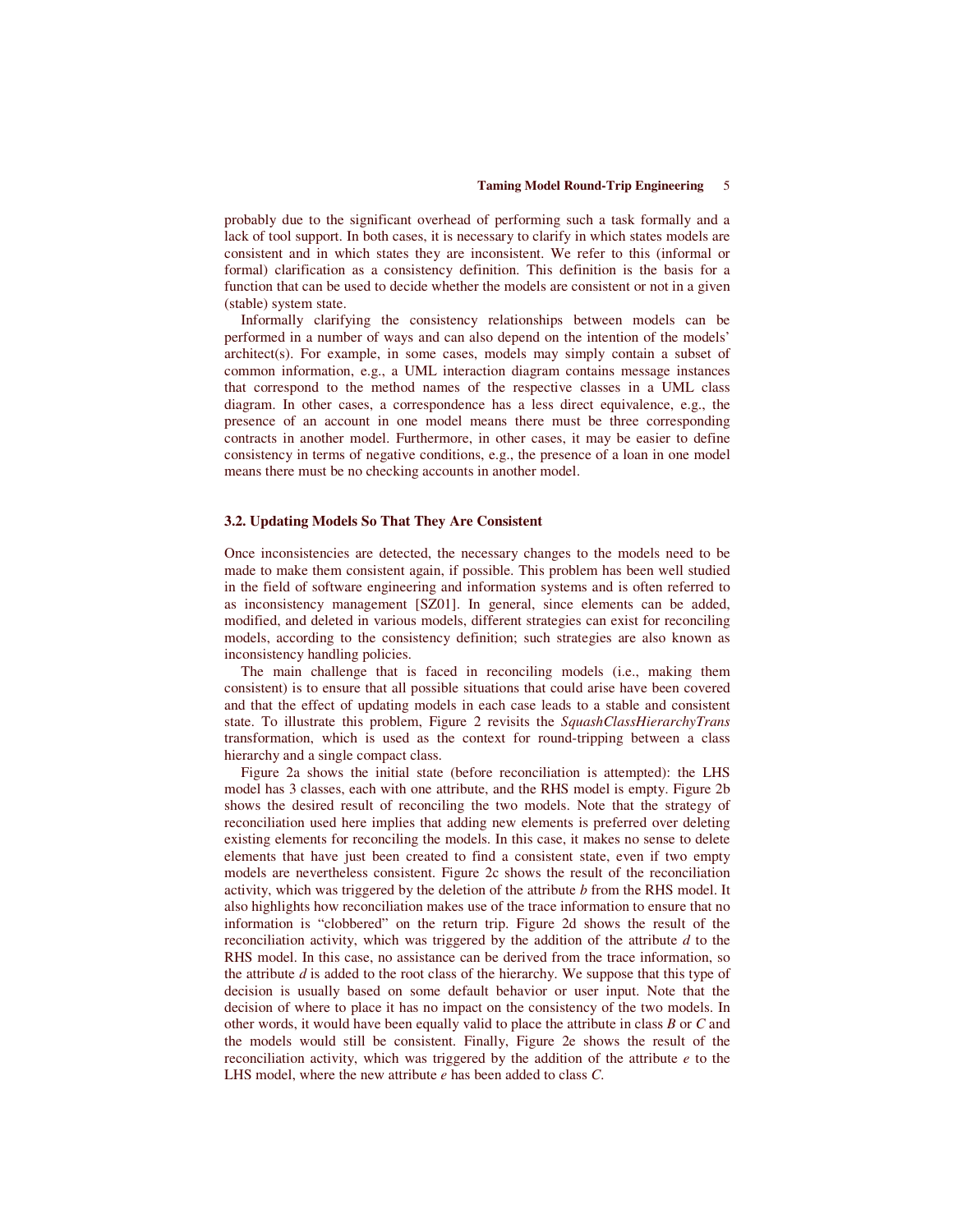

**Figure 2**: Mapping a class hierarchy to a single "compact" class. (a) shows the initial state of LHS and RHS models (before they are reconciled); (b) shows the result of reconciling the LHS model to an empty RHS model; (c) shows the result of reconciling the models after attribute *b* has been removed from RHS model;

(d) shows the result of reconciling the models after adding attribute *d* to RHS model; (e) shows the result of reconciling the models after adding attribute *e* to LHS model.

# **3.3. Composing Round-Trip Engineering Activities**

Round-trip engineering activities may not be isolated; different round-trip engineering activities may overlap in domains. In fact, it is likely that given a set of models that need to be kept consistent, it is easier to establish multiple round-trip engineering activities between subsets of the models, rather than a single round-trip engineering activity over all models. For instance, it may be easier to express, and more intuitive to understand, bi-directional relationships, compared to multi-directional ones, i.e., with a cardinality greater than two. This notion of composition requires that round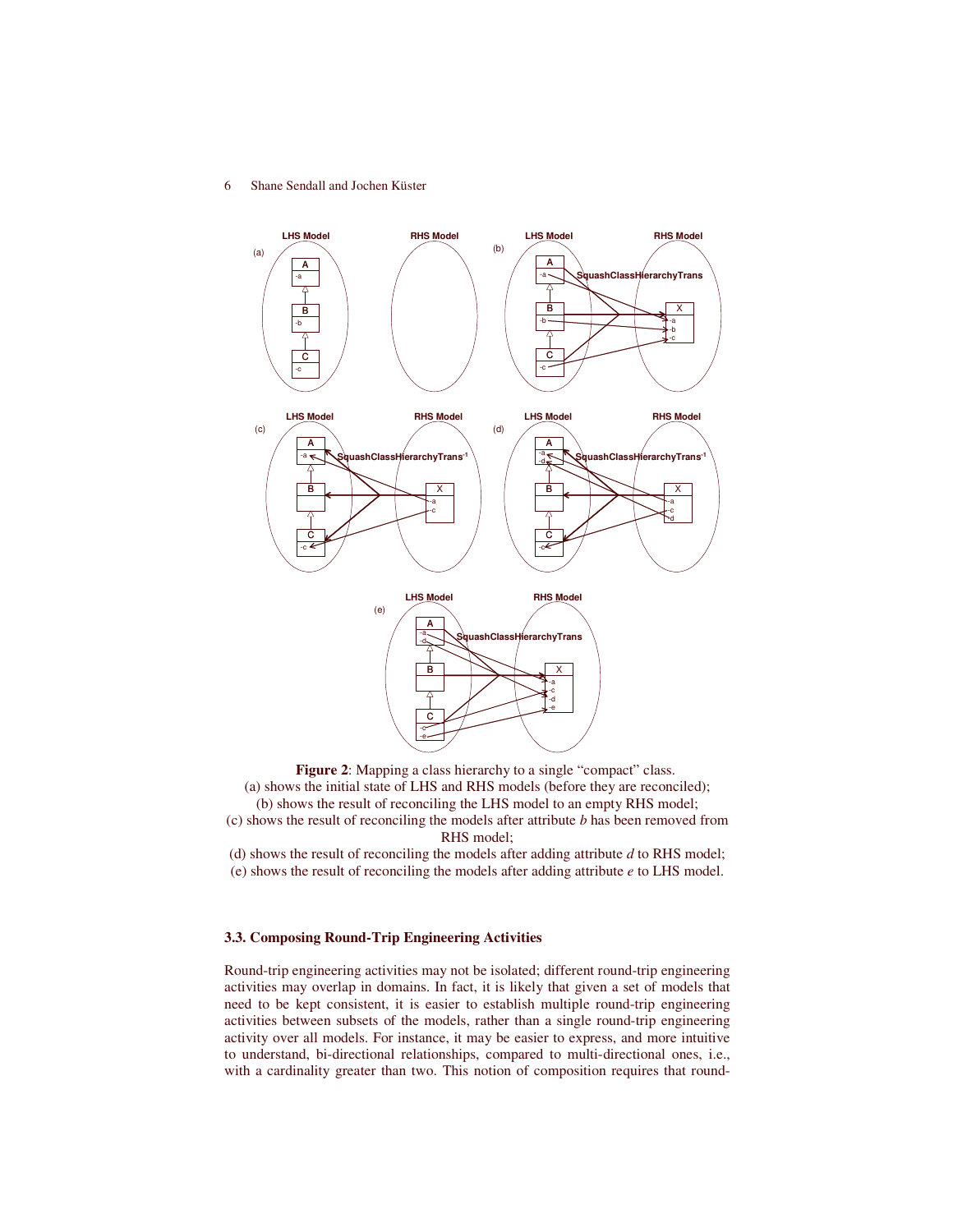trip engineering activities that share domains do not have conflicting agendas. In other words, it is necessary to ensure that the combined constraints on each shared domain are satisfiable. In some cases, constraints on shared domains may not be contradictory per se, but they may nevertheless lead to unexpected or undesired behavior.

To illustrate such a situation, Figure 3 revisits the earlier *SquashClassHierarchyTrans* example of round-trip engineering and introduces another round-trip engineering activity (relating *Model2* and *Model3*), where the two activities have *Model2* in common. Consistency between *Model2* and *Model3* is defined in terms of a one-to-one correspondence between attributes of classes in *Model2* and attributes in a class composition hierarchy in *Model3*. In addition, a constraint is defined that asserts that any class in *Model3* cannot contain a public attribute (public visibility is diagrammatically shown with a prefixed '+'; '-' means private visibility). This constraint poses a problem for the scenario given in Figure 3, which we now describe.

Figure 3 shows the result of public attribute *e* being added to *Model1* and the update made by round-trip activity 1 to reconcile *Model2* to *Model1*. Up until this point, all attributes have private visibility. A problem arises, however, for round-trip activity 2 because it cannot reconcile *Model3* to *Model2* by simply adding the attribute to one of the classes *Model3*, due to the constraint stated earlier. Hence, round-trip activity 2 would need to delete attribute *e* from class *X* in *Model2* to make the models consistent again. So if round-trip activity 2 does delete public attribute *e* from class *X*, the question arises as to how round-trip activity 1 will react. Round-trip activity 1 has two possible paths, either it can reconcile *Model1* and *Model2* by deleting attribute *e* from *Model1*, or it can add attribute *e* back to *Model2*. The first scenario will lead to a stable state, but probably a confused developer, because after s/he adds attribute *e* to *Model1*, it will be subsequently removed (hence the confusion for the developer). The second scenario may lead to an infinitely changing state where round-trip activity 1 and 2 play against each other by continually adding and removing attribute *e* to *Model2*—the state will only become stable if attribute *e* is removed from *Model1*.

In general, it is important to note that inconsistencies between models may be necessary, if a number of intermediate steps may be required to reach the desired, consistent state. In such cases, the boundary of a stable state needs to be defined, together with a loose synchronization policy.



**Figure 3**: Two round-trip engineering activities that have a common domain (Model2): it shows the result of reconciliation according to round-trip activity 1, after an attribute was added to Model1, which breaks the consistency relationship between Model2 and Model3 according to round-trip activity 2.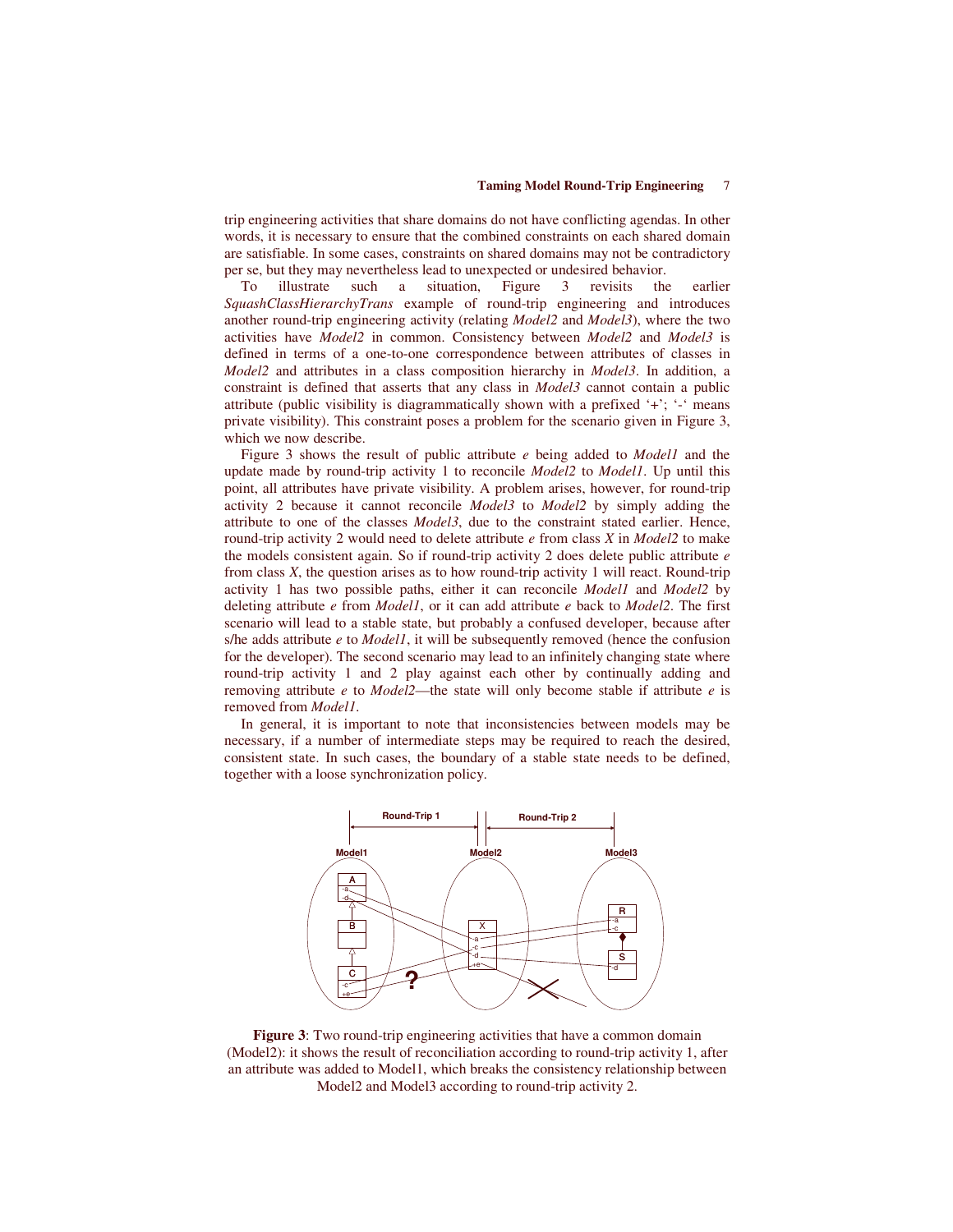In the context of UML with all its nine diagram types, it would seem that there is quite some scope for round-trip engineering between the different diagram types. However, because UML is defined by a single metamodel, the problem of keeping each view consistent with all the others can be moved to the problem of roundtripping each view to an amalgamated model, which is an instance of the whole UML metamodel. This situation is illustrated in Figure 4, where each view (e.g., Class  $View<sub>1</sub>$ ) takes its diagram type's perspective of the current system, and the amalgamated system model is the composite of all the views. Having the amalgamated model also means that there need only be a single round-trip engineering relationship with other artifacts, e.g., programming language code. As an aside, the internal consistency of the amalgamated model will still need to be checked and reconciled to be well-formed, which in itself is a very complicated activity; this is represented by the validation arrow in Figure 4. The validation activity would preferably allow inconsistent intermediate states, until a final consistent state is reached, at which time it would resolve the inconsistencies.



**Figure 4**: Round-trip engineering UML models.

# **4. Desirable Qualities of Round-Trip Engineering Approaches**

In this section, we present and motivate a number of qualities that we believe are desirable for model round-trip engineering approaches to posses, drawing some conclusions from earlier sections. We also discuss each point, highlighting some approaches/techniques that could be used to address them.

## **4.1. Ability to Manage Trace Information**

In section 2, we motivated the need for keeping trace information in round-trip engineering, and highlighted that the ability to trace back to existing model elements is one of its main differences to forward and reverse engineering (see Figure 1). Trace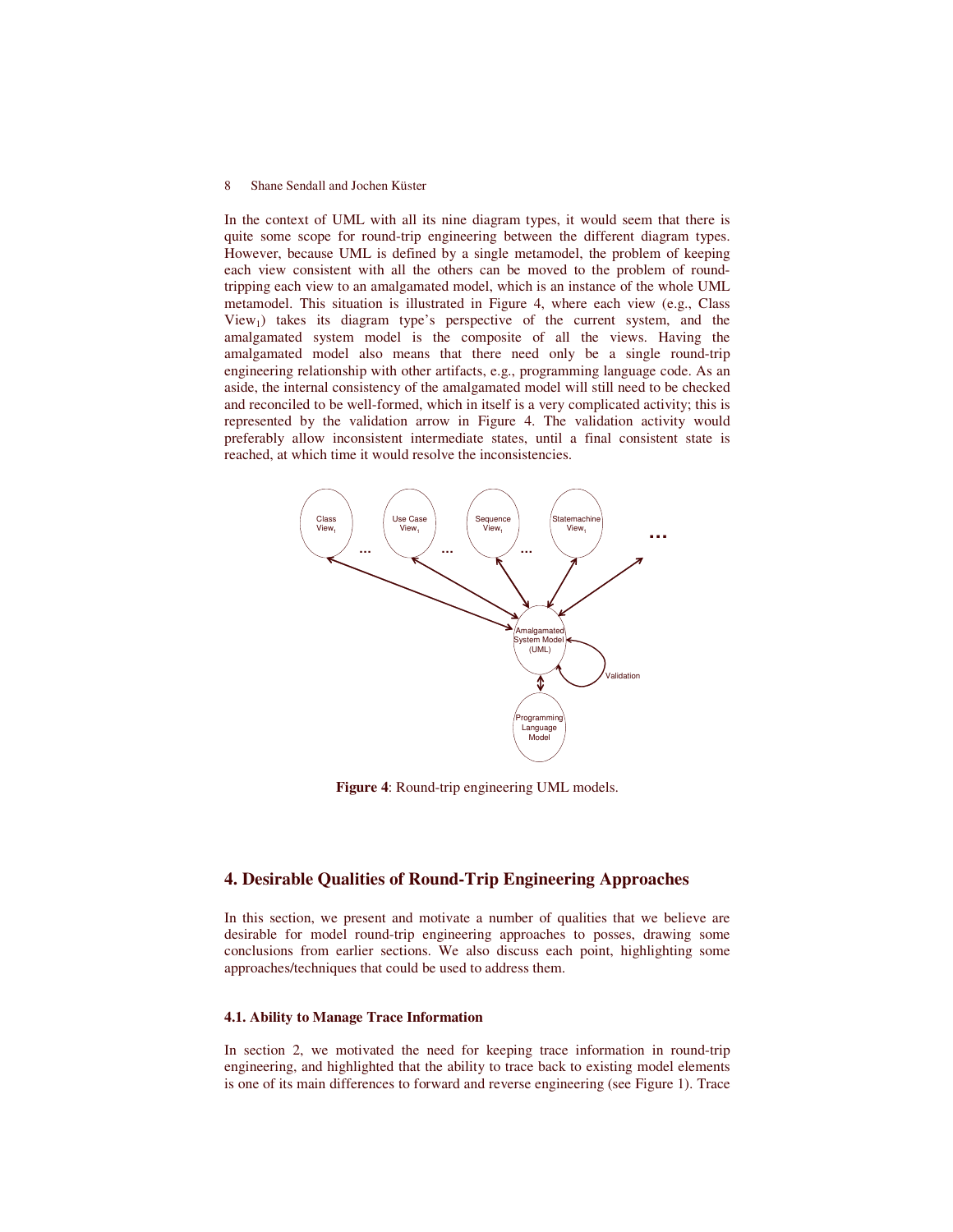information is needed if information is lost in the transformation from one model to the other. In other words, trace information is needed whenever the relationship between elements in the respective models is not bijective (i.e., not one-to-one and onto). As such, obtaining and managing trace information could be seen as a requirement for round-trip engineering, and not just a desirable quality.

Two approaches are commonly used in capturing trace information: 1) augment the models with the additional information needed for the return trip using auxiliary features [LB03], such as, comments; or 2) store the trace information externally so that the inverse transformation can use it on the return trip (called a reconstruction model in [Kue04a]). Option 1 is a common approach in round-tripping UML class diagrams to programming language code, where information about associations, etc. are stored in code comments. One problem that arises with using code comments is that as soon as the comments are changed/removed, the trace information becomes corrupted and the return trip can no longer make use of it. Also, adding extra information to artifacts can make them less aesthetically pleasing.

Option 2 remedies both these problems, so long as the trace information is kept upto-date with any changes made to the models; this is because the trace information cannot be indirectly changed, i.e., by changing the artifacts, and the artifacts do not contain the trace information themselves, respectively. However, one problem that can still arise with both options is that different tools could define their own proprietary trace structures and hence interoperability between tools would not be possible. OMG's emerging MOF 2.0 standard will include a Query/View/Transformation (QVT) specification [Omg02a, QMG04]. This upcoming specification is moving towards standardizing trace information for model transformation, which is an important step forward for tools that will support roundtrip engineering.

#### **4.2. Intuitive and Concise Approach**

When specifying round-trip engineering activities, there are a number of capabilities that must be taken into consideration in judging the intuitiveness and conciseness of the approach:

- the ability to precisely define the meaning of consistency between models;
- the ability to correctly decide when models become inconsistent;
- the ability to correctly reconcile models, according to the consistency definition; and

the ability to connect the above three abilities in a seamless and useable way. Ideally, a single specification could be used for all three tasks, i.e., consistency definition, deciding consistency, and model reconciliation. However, care needs to be taken that the three different usage requirements do not result in idiosyncrasies of the language, which could lead to difficulties in comprehension and expression for users.

With the task of model reconciliation, it is important that each case of model evolution can be clearly specified and understood in terms of the way that the reconciliation activity will react (see section 3). For example, how should the reconciliation activity react to the creation of new elements, modification and deletion of existing elements that are under trace relationships and not, etc.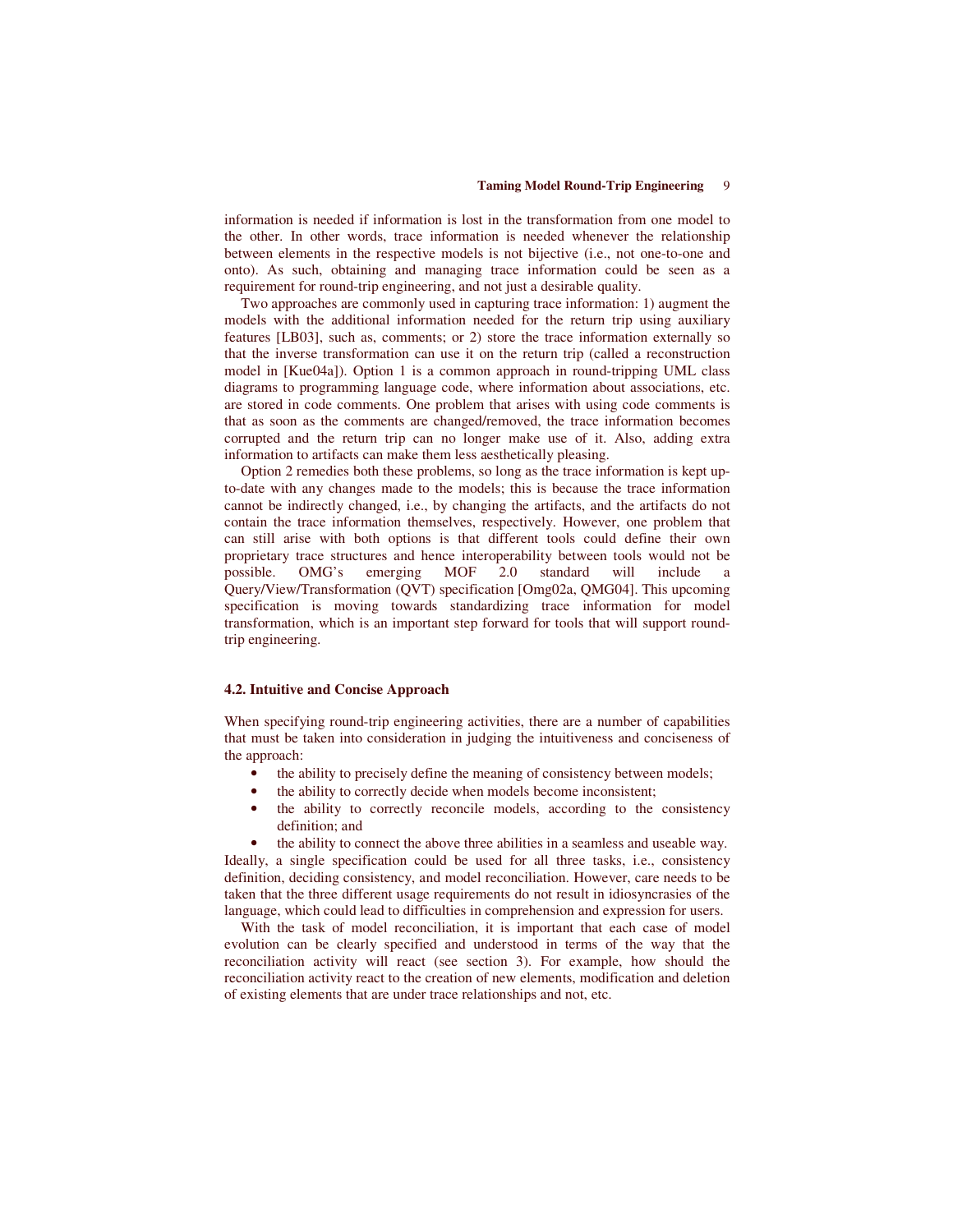### **4.3. Assistance When Multiple Solutions Are Possible**

In Figure 2d, we saw an example of the reconciliation activity making a choice between multiple possibilities. In this case, a number of solutions are possible to correctly reconcile the models, but only one may be taken. One approach would be to let the reconciliation activity make a random choice. However, such an approach usually makes it more difficult for users to understand how the reconciliation activity will react in a given situation and it can make testing unnecessarily difficult. Also, in many cases, there may be one solution that is preferred over the others. As such, it should be possible to define a policy that is used to decide which choice should be taken when many solutions are possible. Such a policy in its simplest form may be nothing more than a default value or default configuration, or soliciting input from the user.

## **4.4. Assistance with Detecting Conflicts between Round-Trip Engineering Activities**

As we described in section 3, it may be more straightforward to break up the roundtrip engineering of a set of models into a set of round-trip engineering activities between subsets of the models in the original set. Figure 3 however illustrated a problem that can arise when composing round-trip engineering activities. The problem comes about because different reconciliation activities that share domains can have conflicting agendas. Thus, it would be valuable to be able to detect such conflicts so that they can be found before the system is deployed. The ability to decide if there are conflicts between the agendas of reconciliation activities will depend on the language used to express the agendas. In many cases, it may not be decidable, requiring some form of heuristic-driven approach instead.

# **5. Related Work**

In this section, we survey some of the work that is related to round-trip engineering and inconsistency management.

As round-trip engineering integrates technology from different areas of software engineering, there exists a large amount of related work. As already mentioned, inconsistency management [SZ03] is a technique for making models consistent again. Inconsistency management has been studied for viewpoint-oriented approaches within software engineering, giving rise to a number of different approaches. In particular, approaches studying consistency management for UML models (see e. g. [Kue04b] and [EK+01]) can be seen as one foundation for a solid definition of round-trip engineering. We already pointed out that a basis of round-trip engineering is a clear definition of required consistency between the models which is usually one purpose of consistency management. Concerning UML models, this task is complicated by the absence of a formal semantics and a common development process. The methodology presented in [EK+01] and elaborated in [Kue04b] can be applied to define consistency for a given set of UML models. On the basis of that, round-trip engineering can then provide the necessary technology for enabling the modeler to move freely between different models.

Another set of related techniques to round-trip engineering can be seen in approaches that deal with forward engineering, e.g., generating Java programs from UML models. Whereas current tool support is mainly restricted to structural models,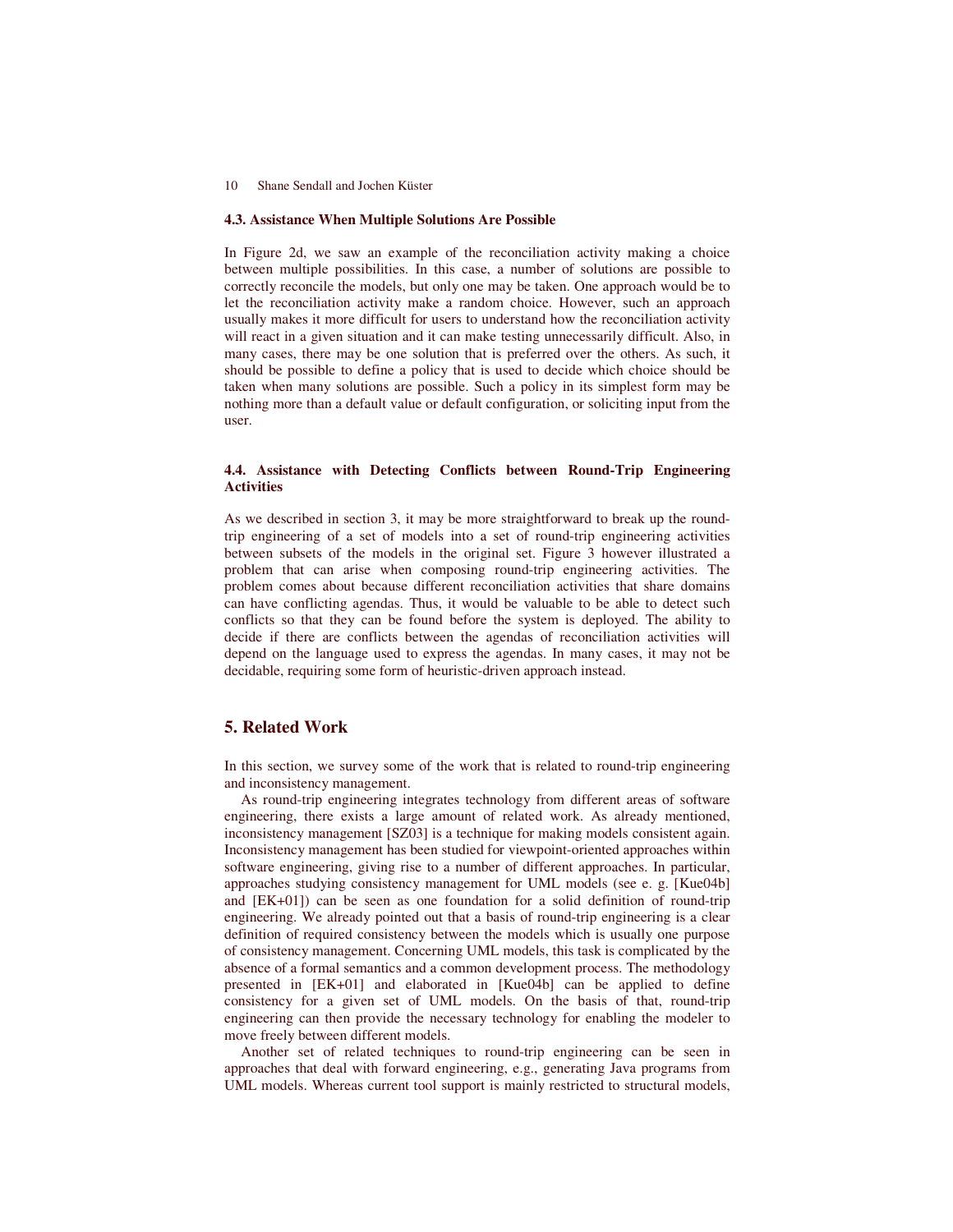there exist also approaches for including behavioral models. Engels et al. describe an approach for generating Java code from UML collaboration diagrams. Already there, it could be seen that complete forward engineering is a challenging problem, mainly due to the same reasons we already discussed above (lack of consistency definition and development process).

Concerning round-trip engineering in particular, there are several existing approaches. Assmann [Ass03] introduces mathematical definitions for round-trip engineering and requires for a so-called automatic round-trip engineering system, where the inverse function can be computed automatically. The Fujaba System [NNW+00] supports round-tripping for class diagrams and realizes this by extracting a syntax graph from the Java program. This syntax graph is then annotated for the generation of associations in class diagrams and also control flows in so-called story diagrams. This system is a good example of how round-tripping is currently realized in case tools and why it also involves a certain overhead: Without a technology to specify model transformations at a higher level of abstraction, the realization of round-trip engineering depends on encoding many different transformations directly on the syntax tree.

The CODEX system [LB03] aims at keeping a model consistent with a set of views on the model. Transformations from the model to the views must be specified manually (by graph transformation rules) but the CODEX system then automatically computes the required inverse transformations. One key idea in the system is to introduce so-called tags to remember where transformation rules have been applied and then use these tags for the inverse transformation rules. One restriction of the CODEX approach is that models can only be updated in a syntax-directed way which is induced by the transformation rules.

## **6. Summary and Future Work**

Model round-trip engineering will be a key factor for many next generation Model-Driven Software Development approaches, because it will enable modelers to move freely between different representations of the system under discussion. In this paper, we have clarified a number of the issues that need to be addressed in automating round-trip engineering. We first explained that there is a difference between roundtrip engineering, on one side, and forward and reverse engineering, on the other side, pointing out that round-trip engineering is even more challenging. We then clarified that round-trip engineering must be based on a clear definition of consistency of models, which is used to locate potential inconsistencies. Once these have been detected, round-trip engineering could make use of different model reconciliation strategies to make the model consistent. We further addressed composing round-trip engineering activities, highlighting the problem of conflicting agendas.

On the basis of this discussion, we proposed a number of qualities that we believe are desirable for model round-trip engineering approaches to posses, and we suggested, in some cases, possible directions toward solutions. Clarifying this domain is an important first step towards being able to systematically automate round-trip engineering of models, at least in specific cases.

As part of future work, we are interested in better understanding and enumerating different reconciliation strategies. We also plan on looking into improving current model transformation approaches for expressing model reconciliation. Furthermore, we intend to investigate how we could integrate the tasks of defining consistency,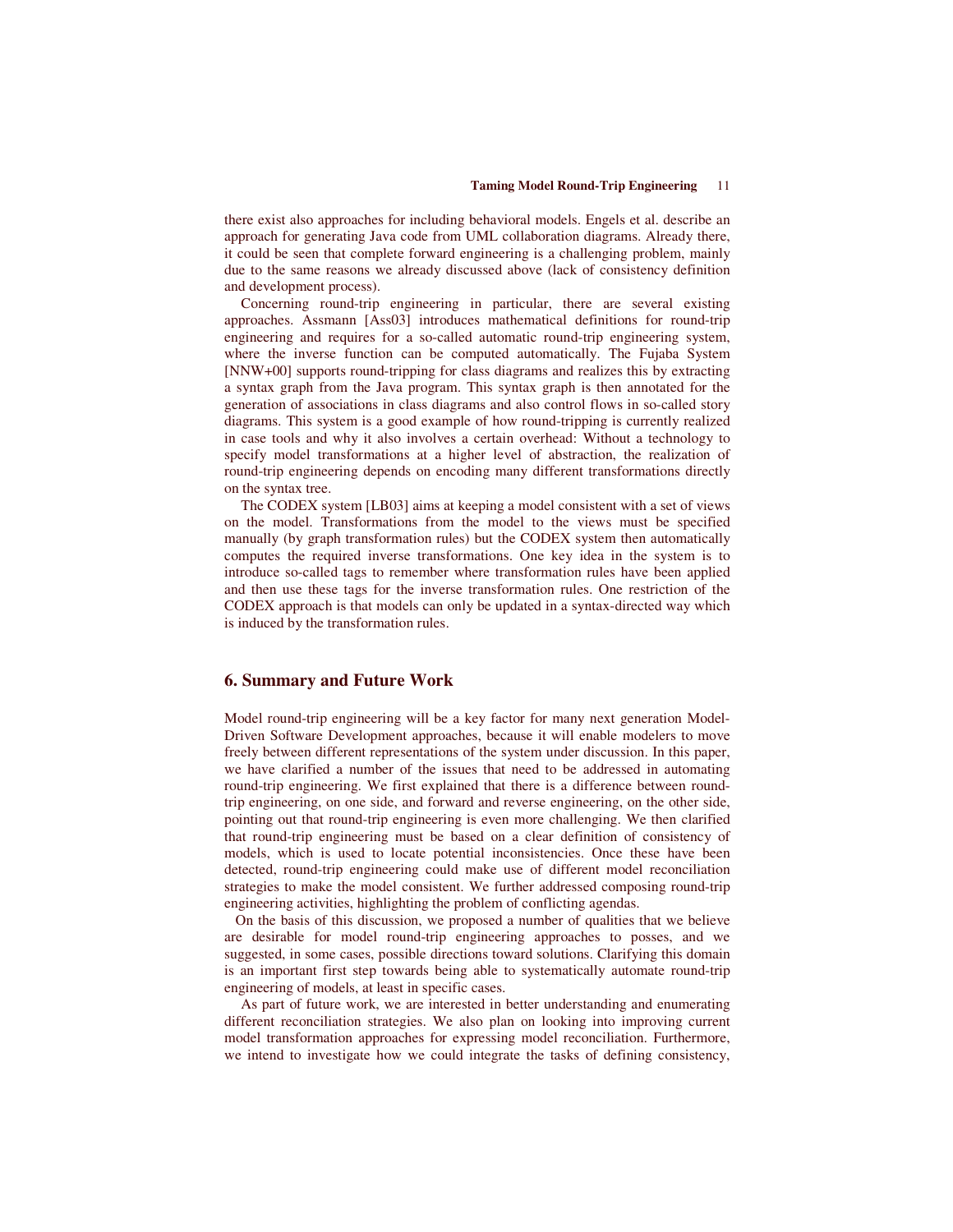decide consistency, and resolve consistency into a single homogenous, but accessible approach.

# **Acknowledgements**

The authors would like to thank Rainer Hauser and, in particularly, James Rumbaugh for their very helpful comments and suggestions for this paper.

# **References**

| [Ass03]      | U. Assmann; "Automatic Roundtrip Engineering". ENTCS 82, No. 5, 2003.                        |
|--------------|----------------------------------------------------------------------------------------------|
| [ $Bor04$ ]  | Borland; "Together Control Center", 2004.                                                    |
|              | http://www.borland.com/together/controlcenter/index.html                                     |
| $[BSM+03]$   | F. Budinsky, D. Steinberg, E. Merks, R. Ellersick, T. Grose; "Eclipse Modeling               |
|              | Framework". Addison-Wesley Professional, 2003.                                               |
| [CH03]       | K. Czarnecki, S. Helsen; "Classification of Model Transformation Approaches".                |
|              | Proceedings of the 2nd OOPSLA Workshop on Generative Techniques in the Context of            |
|              | the Model Driven Architecture, USA, 2003.                                                    |
| [EK+01]      | G. Engels, J. Kuester, L. Groenewegen, R. Heckel; "A Methodology for Specifying and          |
|              | Analyzing Consistency of Object-Oriented Behavioral Models". V. Gruhn (ed.):                 |
|              | Proceedings of the 8th European Software Engineering Conference (ESEC) and 9th ACM           |
|              | SIGSOFT Symposium on the Foundations of Software Engineering (FSE-9), ACM Press,             |
|              | Vienna, Austria, September 2001, pp.186-195.                                                 |
| [FEL+98]     | R. France, A. Evans, K. Lano, B. Rumpe; "Developing the UML as a formal modeling             |
|              | notation". Computer Standards and Interfaces: Special Issues on Formal Development           |
|              | Techniques, 1998.                                                                            |
| [ $Gen04$ ]  | Gentleware; "Poseidon Professional Edition", 2004.                                           |
|              | http://www.gentleware.com/products/descriptions/pe.php4                                      |
| [Kue04a]     | J. Kuester; "Towards Inconsistency Handling of Object-Oriented Behavioral Models".           |
|              | Proceedings International Workshop on Graph Transformation (GT-VMT'04), Barcelona,           |
|              | Spain, March 2004.                                                                           |
| [Kue04b]     | J. Kuester; "Consistency Management of Object-Oriented Behavioral Models". PhD               |
|              | Thesis, University of Paderborn, March 2004.                                                 |
| [KW03]       | A. Kleppe, J. Warmer; "Do MDA Transformations Preserve Meaning? An investigation             |
|              | into preserving semantics". MDA Workshop, York, UK, November 2003.                           |
| [KWB03]      | A. Kleppe, J. Warmer, W. Bast; "MDA Explained: The Model Driven Architecture-                |
|              | Practice and Promise". Addison-Wesley, 2003.                                                 |
| [LB03]       | H. Larrson, K. Burbeck; "CODEX - An Automatic Model View Controller Engineering              |
|              | System". Proceedings of Workshop Model Driven Architecture, Foundations and                  |
|              | Applications, CTIT Technical Report TR-CTIT—03-27, University of Twente, 2003.               |
| $[NNW+00]$   | U. Nickel, J. Niere, J. Wadsack, A. Zündorf; "Roundtrip Engineering with FUJABA".            |
|              | Proceedings of 2 <sup>nd</sup> Workshop on Software-Reengineering (WSR), Bad Honnef, Germany |
|              | (J. Ebert, B. Kullbach, and F. Lehner, eds.), Fachberichte Informatik, Universität Koblenz-  |
|              | Landau, August 2000.                                                                         |
| [OD04]       | Objects by Design; "UML Modeling Tools", 2004.                                               |
|              | http://www.objectsbydesign.com/tools/umltools_byCompany.html                                 |
| [ $Omg02a$ ] | Object Management Group; "Request for Proposal: MOF 2.0 Query / Views /                      |
|              | Transformations", 2002. http://www.omg.org/docs/ad/02-04-10.pdf                              |
| [Omg $02b$ ] | Object Management Group; "Meta-Object Facility Specification". Version<br>-1.4.              |
|              | http://www.omg.org/cgi-bin/doc?formal/2002-04-03                                             |
| [Omg03a]     | Object Management Group; "MDA Guide Version 1.0.1". 2003.                                    |
| [Omg $03b$ ] | Object Management Group; Unified Modeling Language Superstructure Specification,             |
|              | version 2.0. Final Adopted Specification ptc/03-08-02, 2003.                                 |
| [QMG04]      | QVT Merge Group; Revised submission for MOF 2.0 query / views / transformations              |
|              | RFP. OMG document ad/04-04-01, 2004.                                                         |
| [Sen03a]     | S. Sendall; "Combining Generative and Graph Transformation Techniques for Model              |
|              | Transformation: An Effective Alliance?" OOPSLA '03 Workshop "Generative techniques           |

in the context of MDA", 2003.